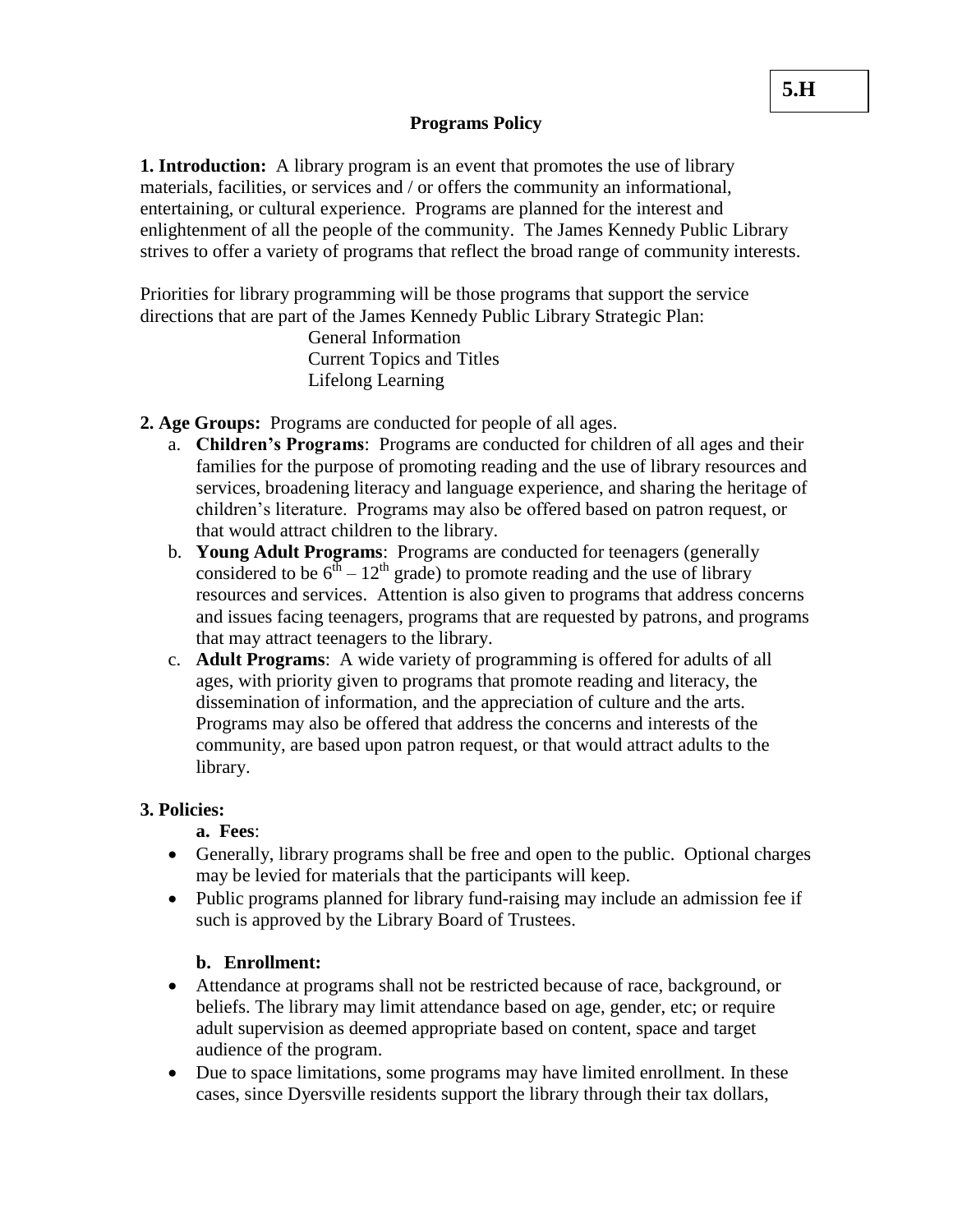when a program has limited capacity, first priority may be given to local residents.

# **c. Outreach Programs:**

- The library may offer special or regular programs away from the library facility. These programs will typically be offered in partnership with another organization or to serve a special need.
- Examples of Outreach Programs may include but are not limited to visits to places that support the needs of senior citizens, visits to daycares and visits to schools.
- Programs may be offered on a regular basis (weekly / monthly) or be special onetime events.
- For any program that is offered regularly, guidelines will be developed defining what the program is, who is eligible, how frequently the program will be offered, and how participants will be selected.

# **d. Special requests:**

- The library provides special group tours or library orientations upon request and as staff and time permit. Some aspects of these programs may be planned jointly with the requesting group. All children's groups must be well supervised by the organization sponsoring the visit.
- The library may provide special programs regarding library collections, facilities, and services upon request.
- The library may offer program opportunities away from the library facility. Programs may be offered at a different location because of space needs or target audience.
- The library may partner with other organizations to provide programs. The library policies for programs will apply to any co-sponsored event.

# **e. Other:**

- Library programs may be cancelled or rescheduled due to low attendance, insufficient numbers registering, staff or presenter being unavailable, or other similar issues.
- The James Kennedy Public Library often takes photos of its programs, activities and their participants. These photos may be used in future brochures, flyers, web pages, news releases or other promotional materials. Those wishing not to be photographed or recorded should inform the photographer or library staff.
- Library programs will be non-commercial in nature. Although a businessperson or other professional expert may present a program, the information should be general in nature. No solicitation of business is permitted.
- The sale of products at library programs is generally not allowed. There are two exceptions:
	- 1. Because the library wants to encourage reading, writing, and the appreciation of culture and because distribution channels for these materials are often lacking, writers, performers and artists may sell their own works at the library following the library program.